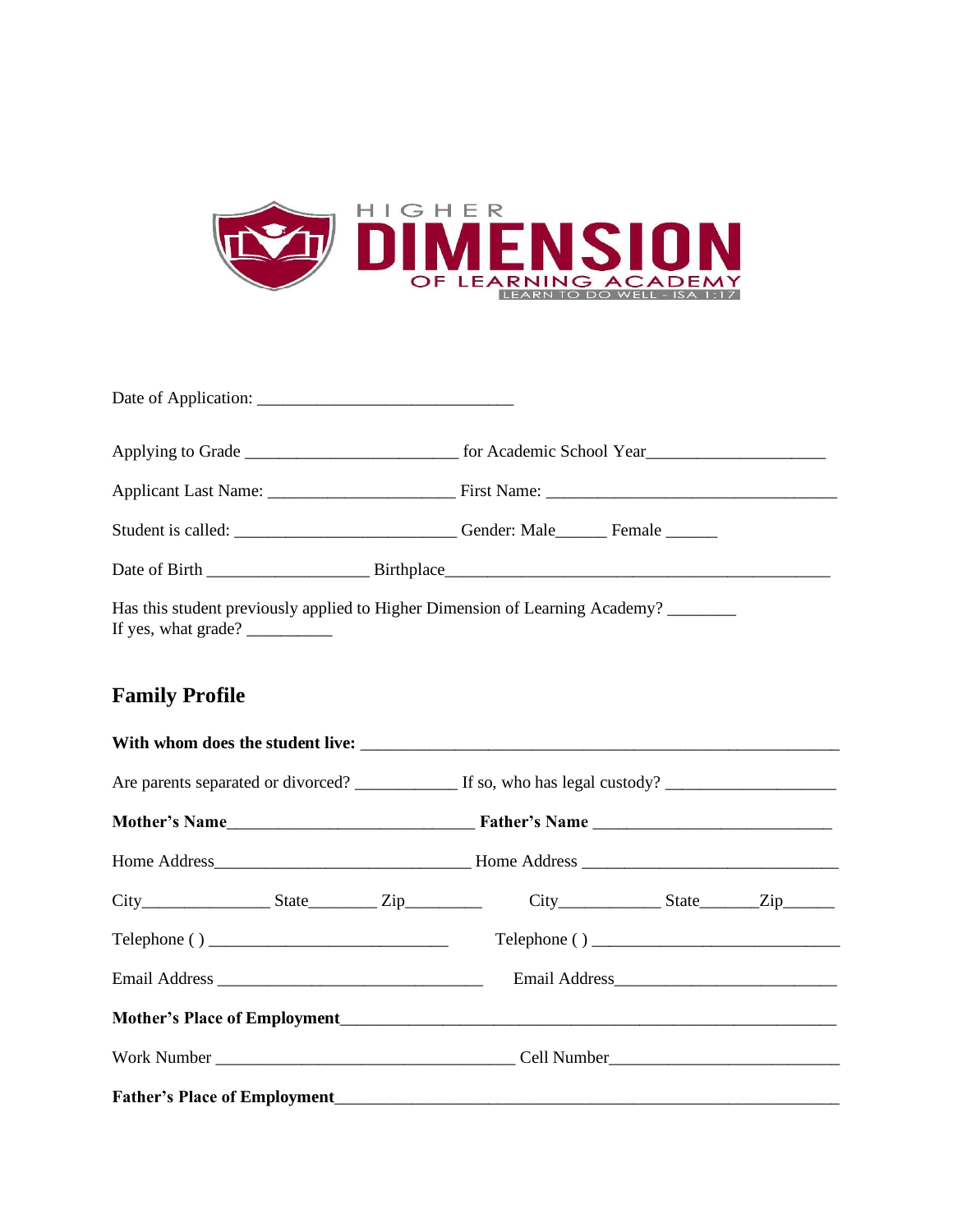| <b>Academic Information</b> (If applicable)<br>Name of last school attended:                                                                                                                                                                   |  |  |  |
|------------------------------------------------------------------------------------------------------------------------------------------------------------------------------------------------------------------------------------------------|--|--|--|
|                                                                                                                                                                                                                                                |  |  |  |
| Has your child ever repeated a grade? ______ If yes, which one? _________<br>Has your child ever skipped a grade? ________If yes, which one? ___________<br>Has your child been suspended or asked to withdraw from any school for any reason? |  |  |  |
| Does your child require any accommodations to participate in our educational program? Yes/No                                                                                                                                                   |  |  |  |
| If yes, please state any required accommodations:                                                                                                                                                                                              |  |  |  |
| How did you hear about Higher Dimension of Learning Academy?                                                                                                                                                                                   |  |  |  |
| What factors contribute to your choice of a school?                                                                                                                                                                                            |  |  |  |

### **Please Initial the Following:**

\_\_\_\_\_\_\_\_\_\_In case of emergency, when I cannot be reached, I authorize Higher Dimension of Learning Academy to contact my physician to arrange treatment and/or to contact emergency personnel, if needed, to transport my child to the nearest hospital.

Name of Physician\_\_\_\_\_\_\_\_\_\_\_\_\_\_\_\_\_\_\_\_\_\_\_\_\_\_\_\_\_\_Phone\_\_\_\_\_\_\_\_\_\_\_\_\_\_\_\_\_\_\_\_\_\_\_\_\_

\_\_\_\_\_\_\_\_\_\_I understand that it is my responsibility to read the Higher Dimension of Learning Handbook on the PHA website and to sign the acknowledgement form.

\_\_\_\_\_\_\_\_\_\_I understand that Higher Dimension of Learning Academy has a uniform dress code and my child will dress accordingly

\_\_\_\_\_\_\_\_\_\_I understand that my child must remain in good academic standings and must adhere to the Code of Conduct to be invited back each year.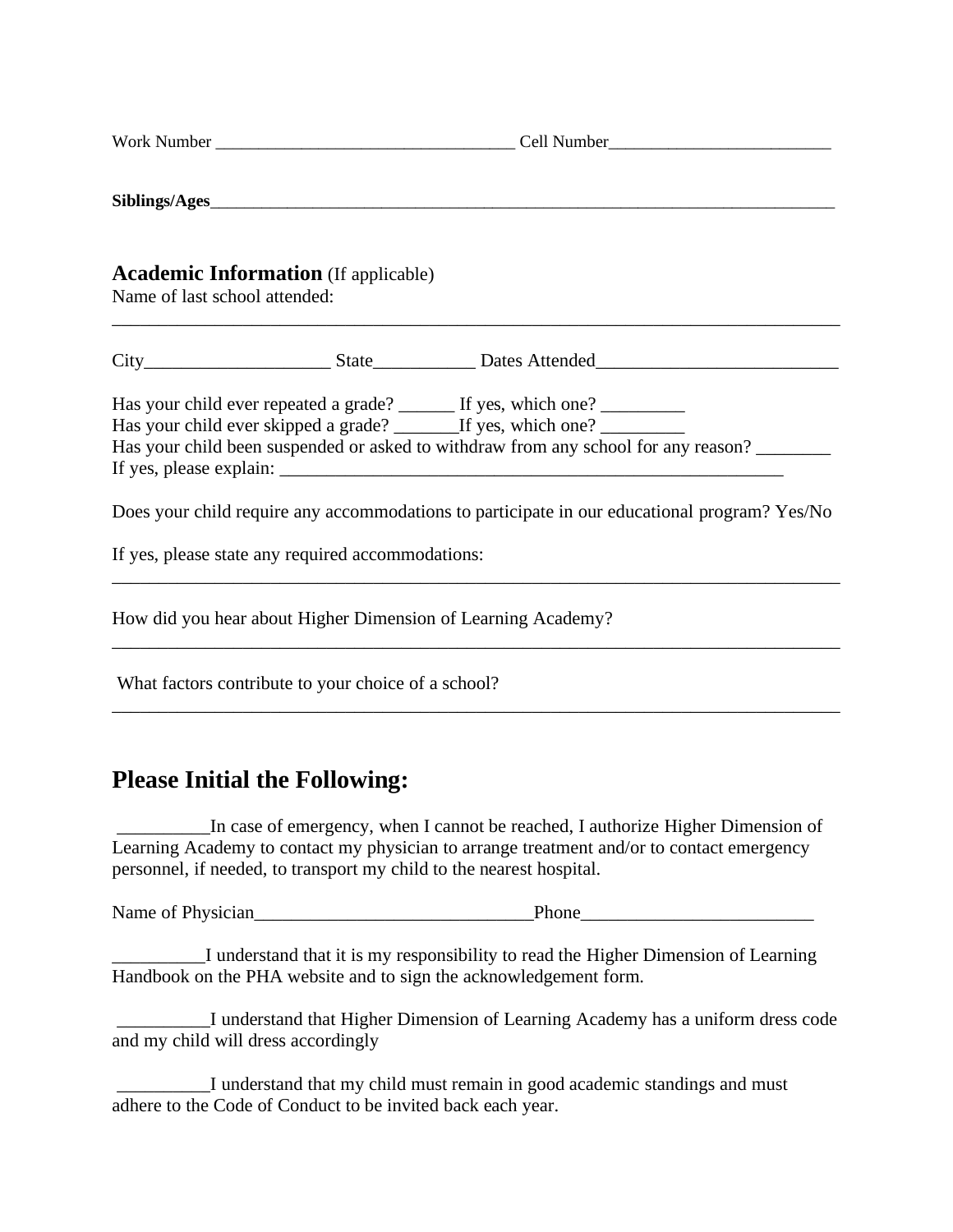Parent Signature\_\_\_\_\_\_\_\_\_\_\_\_\_\_\_\_\_\_\_\_\_\_\_\_\_\_\_\_\_\_\_\_\_\_\_\_\_\_\_ Date\_\_\_\_\_\_\_\_\_\_\_\_\_\_\_\_\_\_\_\_

*Higher Dimension of Learning Academy does not discriminate based on race, color, religion, gender, national or ethnic origin.*

P.O Box 72815 Orlando, FL 32827 ~ 407-792-8768 ~ [www.cbmmin.org](http://www.cbmmin.org/)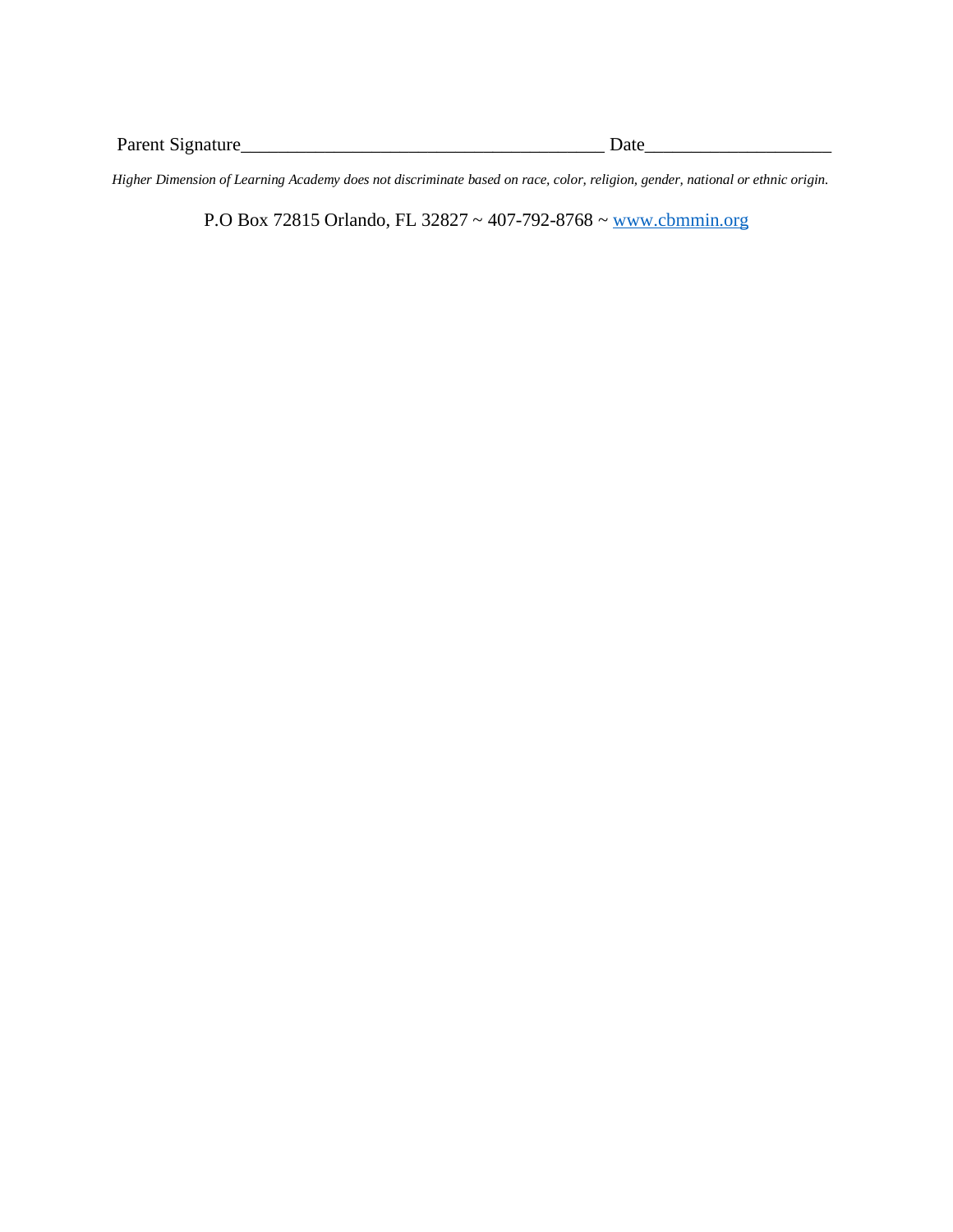#### Higher Dimension of Learning Academy Statement of Faith

**Our Belief Concerning the Bible**: We believe that the Bible is God's divine and flawlessly written word.

**Our Belief Concerning God**: We believe that there is only one God manifested in three persons, God the Father, God the Son, and God the Holy Ghost.

**Our Belief Concerning Christ**: We believe that Jesus Christ is the only begotten of the Father, that he is the exclusive way into the kingdom, and that by his stripes, we are healed.

**Our Belief Concerning Repentance**: We believe that one must repent for committed sin and be washed in Christ's blood to be in right standing with God.

**Our Belief Concerning Salvation**: We believe that salvation is available and given to all who ask of God.

**Our Belief Concerning Redemption:** We believe that the redemptive work of the cross was the reason that Jesus came into the world and is necessary for salvation.

**Our Belief Concerning the Holy Ghost**: We believe in the present ministry of the Holy Spirit, and when baptized in him, the Christian is enabled to live a Godly life.

**Our Belief Concerning Christ's Return**: We believe that Christ's return is eminent, and that those who have been blood washed will be caught up in the rapture, after which he will pay every man according to his works.

**Our Belief Concerning Marriage**: We believe God wonderfully and immutably creates each person as male or female. These two distinct, complementary genders together reflect the image and nature of God (Gen. 1:26-27). Rejection of one's biological sex is a rejection of the image of God within that person. We believe that God created man and woman in His image and instituted marriage between one biological man and one biological woman (Gen.2:18-24). Marriage is a sacred, exclusive union between a man and a woman and serves as a picture of Christ's relationship with the church (Matt. 19:3-12, Eph. 5:22-33). We believe that God has commanded that sexual activity be exclusively reserved to a man and a woman who are legally married to each other; and that Scripture forbids any form of sexual immorality including adultery, formication, homosexuality, bestiality, incest, and use of pornography (Matt. 5:27-28, 15:18-20, l Cor. 6:9, 18, 7:1-5: Heb. 13:4). We believe in order to preserve the function and integrity of Love Center Christian Academy as the local Body of Christ, and to provide a biblical role model to the community, it is imperative that all families of Love Center Christian Academy, or those employed by or serve as volunteers, agree to abide by this Statement on Marriage, Gender and Sexuality (Matt. 5:16; Phil. 2:14-16; I Thess. 5:22).

As a parent of Higher Dimension of Learning Academy, and a partner in the ministry of education, I understand the above belief statements concerning the Lifestyle Statement and the Statement on Marriage, Gender and Sexuality and will not teach or model beliefs that oppose what the school will be teaching at home or on the school campus. If you are unable to sign this document, it will be up to the discretion of the administration of the school to accept your child into HDOLA.

Name of Student **and** Parent(s) or Guardian

| Parent Signature |  |
|------------------|--|
| Date             |  |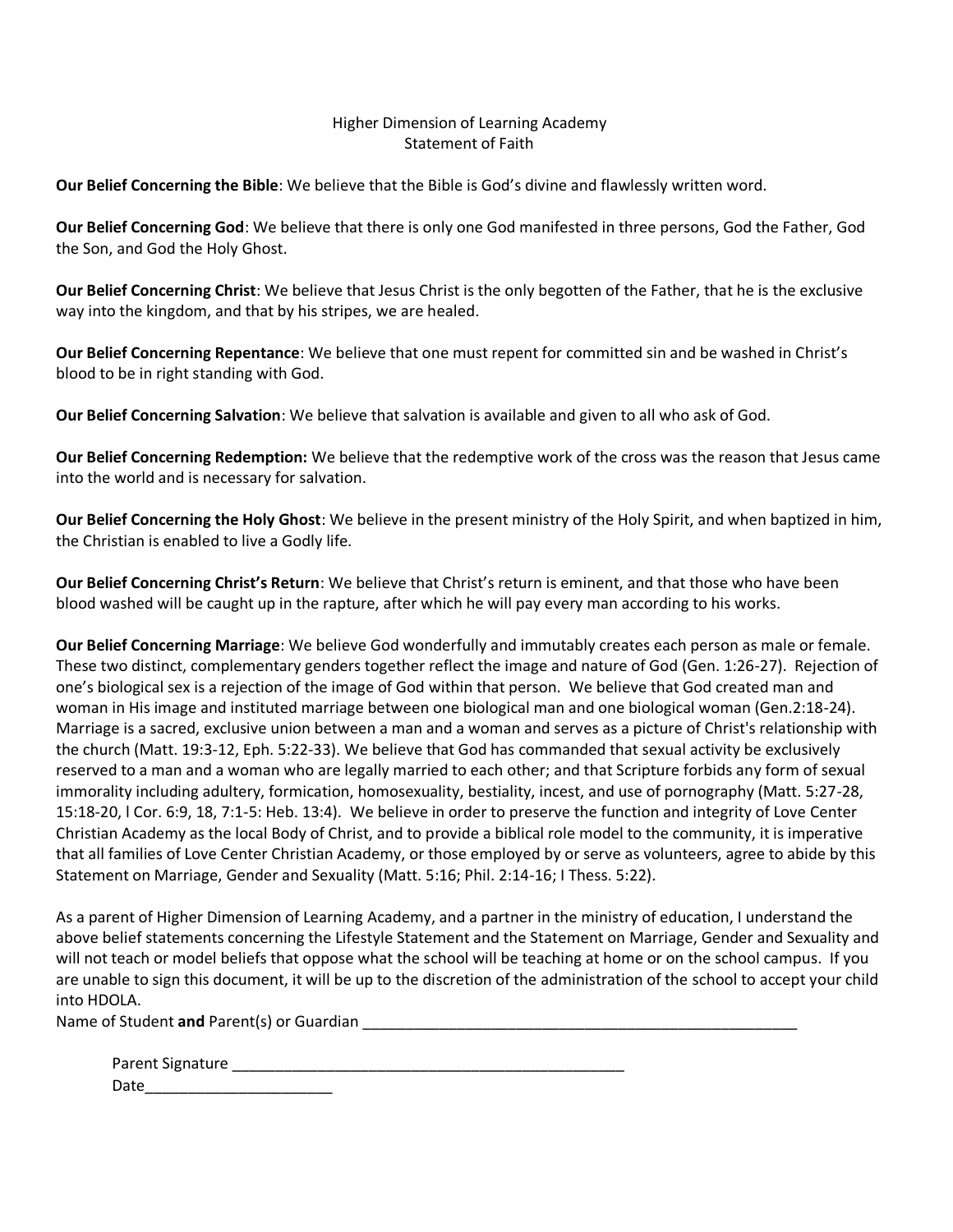| THERE DRIVING OF LOADING TRANSITY |               |                                       |                                  |  |  |
|-----------------------------------|---------------|---------------------------------------|----------------------------------|--|--|
| Tuition Schedule 2021-2022        |               |                                       |                                  |  |  |
| <b>GRADE</b><br><b>ANNUAL</b>     |               | <b>TEN MONTHLY</b><br><b>PAYMENTS</b> | <b>SEMSTER</b><br><b>PAYMENT</b> |  |  |
|                                   | <b>TUTION</b> | $\bf{Aug - May}$                      | AUG 11 & JAN 1ST                 |  |  |
| Kindergarten                      | \$6,480       | \$648                                 | \$3,240                          |  |  |
| $1st - 5th$                       | \$6,680       | \$668                                 | \$3,340                          |  |  |
| $6th - 8th$                       | \$6,880       | \$688                                 | \$3,440                          |  |  |

# Higher Dimension of Learning Academy

\*Multiple student discounts are applied to the base tuition only.

|--|--|--|

### **Non-Refundable Enrollment Fees:**

### **Miscellaneous Fees**

| (Due with first tuition payment, includes school supplies, and a polo shirt) |  |
|------------------------------------------------------------------------------|--|
|                                                                              |  |
| (Due with first tuition payment, school supplies, and a polo shirt)          |  |

## **PRE-CARE /AFTER SCHOOL PROGRAM – Extended Care**

| • Registration Fee                                          | \$50.00 per child (non-refundable) |
|-------------------------------------------------------------|------------------------------------|
| • Pre-Care Only $(7:30 \text{ A.M})$                        | \$25 per week/child                |
| • Aftercare Only 3:00 P.M. $-5:30$ P.M. (Monday $-Friday$ ) | \$50.00 per week/child             |
| • Pre-Care and Aftercare                                    | \$70.00 per week/child             |

### **Daily Drop-in Fees**

| • $3:00 \text{ P.M.} - 5:30 \text{ P.M.}$ Daily Drop-in | \$20.00 (one child per family)      |
|---------------------------------------------------------|-------------------------------------|
| • $3:00 \text{ P.M.} - 5:30 \text{ P.M.}$ Daily Drop-in | \$35.00 (two children per family)   |
| • $3:00 \text{ P.M.} - 5:30 \text{ P.M.}$ Daily Drop-in | \$55.00 (three children per family) |

### **Penalty Fees**

| *Prices are subject to change annually.                    |  |                    |
|------------------------------------------------------------|--|--------------------|
| • $5:50 \text{ P.M.} - 6:10 \text{ P.M.}$ Late Pick Up Fee |  | $$20.00$ per child |
| • $5:35$ P.M. $-5:50$ P.M. Late Pick Up Fee                |  | $$10.00$ per child |